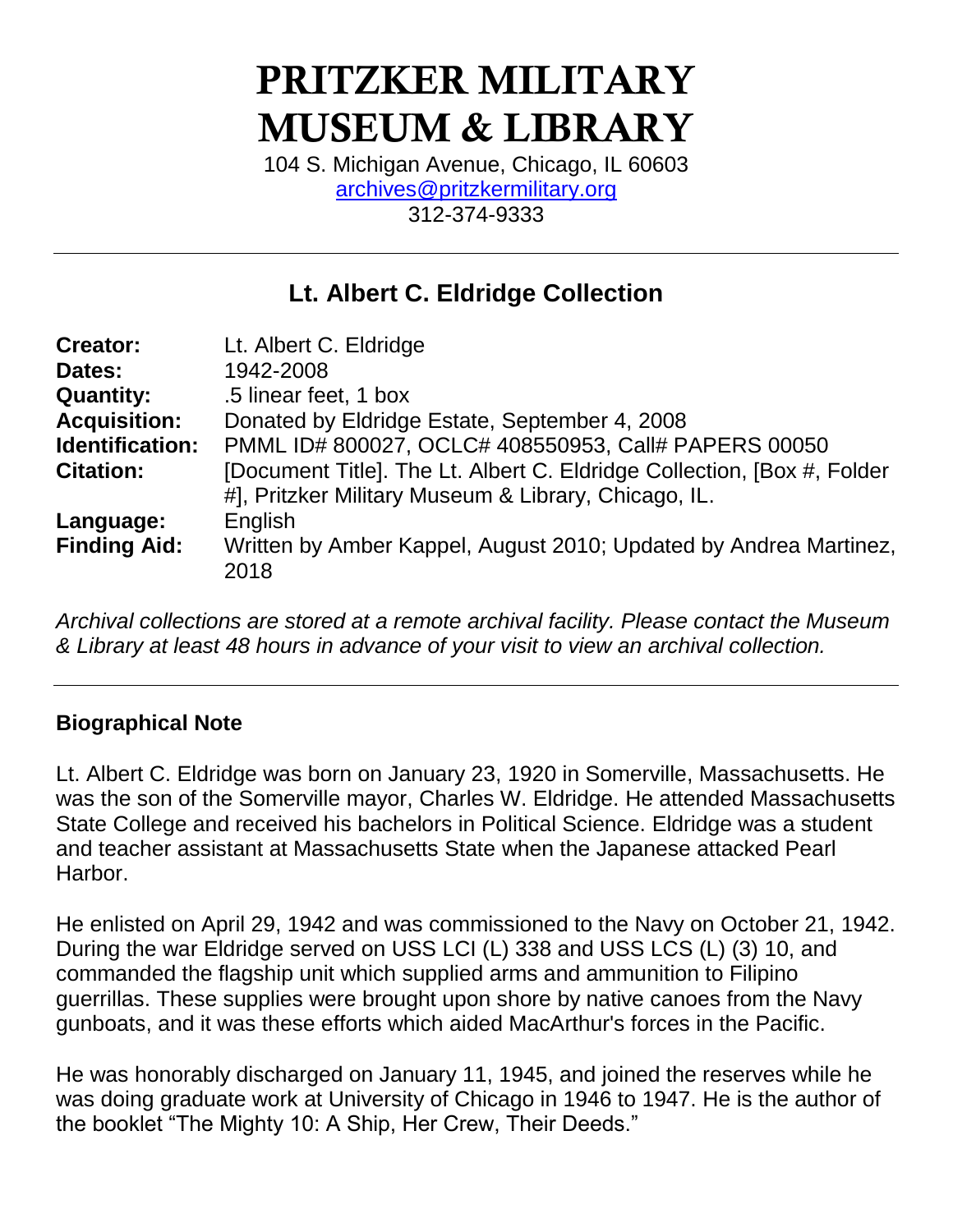Lt. Albert C. Eldridge died on July 31, 2008.

Eldridge received:

Legion of Merit American Theatre Ribbon Asiatic Pacific Ribbon (2 stars) Philippine Liberation (1 star) Victory Ribbon (1 star)

### **Scope and Content of the Collection**

The Lt. Albert C. Eldridge collection consists of official military documents from his service in WWII, and Eldridge's correspondence with his fellow shipmates and veterans later on in his life. The collection also includes personal narratives, family papers, miscellaneous materials, and his research on Land Craft Support during the war. The collection includes Eldridge's research for his booklet "The Mighty 10: A Ship, Her Crew, Their Deeds." The majority of the collection fall under the dates 1942-1945, the years during his service, and 1987-1990, the years he was active in the National Associations of USS LCS.

### **Arrangement**

The collection arrived with no discernable arrangement and was rearranged chronologically into series by PMML staff. The collection is contained within 1 legal box. The collection is arranged according to military documents, correspondence, veterans associations, personal papers and research, and photographs.

#### **Rights**

Copyrights held by the Eldridge Estate were transferred to the Pritzker Military Museum & Library. All other rights are held by the author or publisher. Users assume responsibility for following copyright laws as established by US Code Title 17.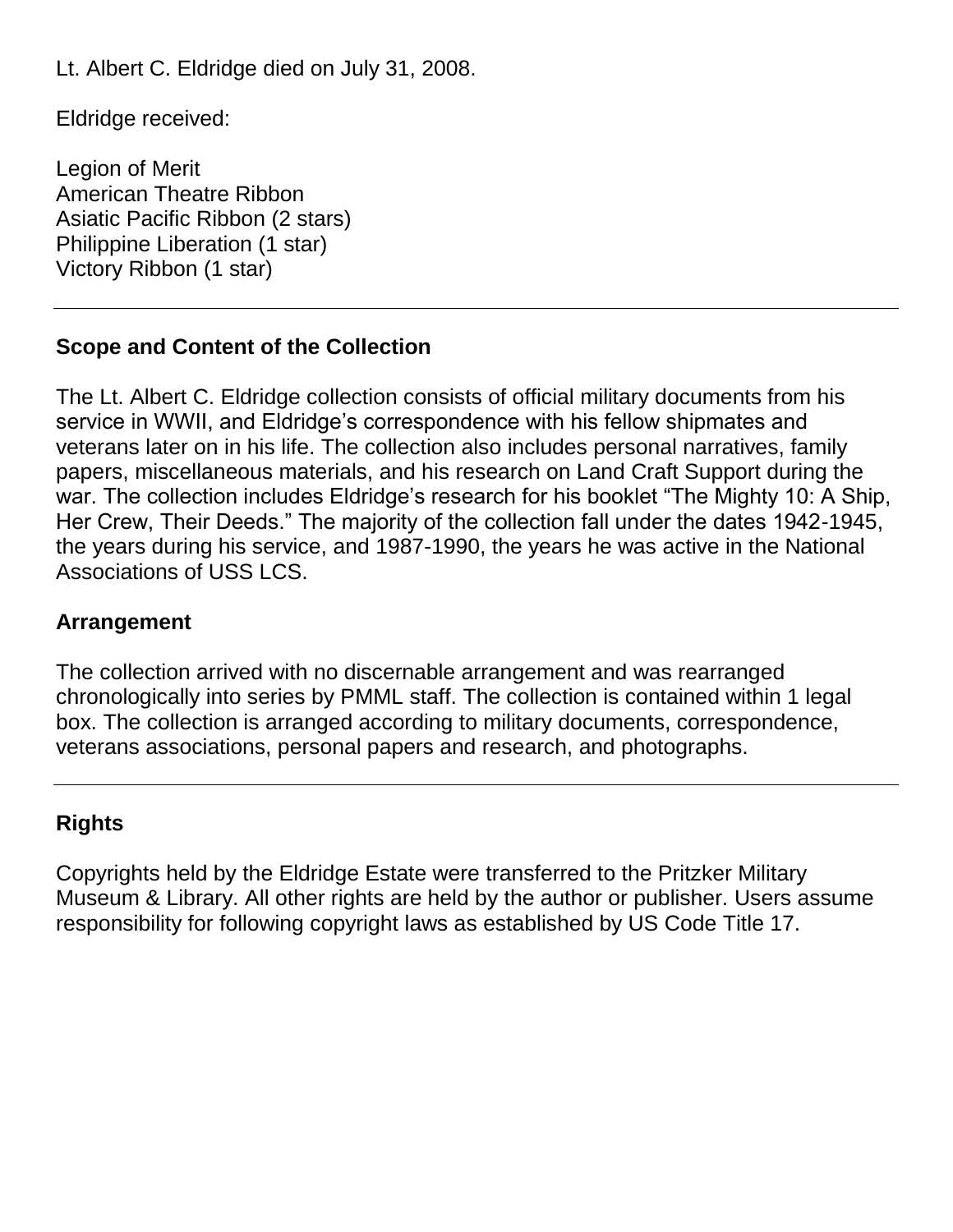# **Separations**

| Item ID  | <b>Description</b>                                                                                                         | <b>Location</b> |
|----------|----------------------------------------------------------------------------------------------------------------------------|-----------------|
| 80002701 | <b>Chart: Normanby Island Centipede Bay</b><br>(New Guinea), ca. 1943, Amphibious<br>Force, 7th Fleet                      | FF 3-5          |
| 80002702 | Chart: Route Chart No. 003, Milne to<br>Bonama Bay (New Guinea), ca. 1943,<br>Amphibious Force, 7th Fleet                  | FF 3-5          |
| 80002703 | Chart: San Pedro Bay (Philippines),<br>soundings, November 1944, 7th Fleet                                                 | FF 3-5          |
| 80002704 | Chart: Hydrographic Sketc, Dampier Strait<br>(New Guinea), December 2, 1943,<br>Intelligence Section, 7th Amphibious Force | FF 3-5          |
| 80002705 | Map: Town of Noumea (New Caledonia),<br>ca. 1943                                                                           | FF 3-5          |
| 80002706 | Chart: Normanby Island (New Guinea),<br>Chart No. 002, ca. 1943, Amphibious<br>Force 7th Fleet                             | FF 3-5          |
| 80002707 | Map: "Sketch of Japs Cagayan-Tagolan<br>Defenses," March 1945 [faded]                                                      | FF 3-5          |
| 80002708 | Map: Theater of War in the Pacific,<br>National Geographic, 1942                                                           | FF 3-5          |
| 80002709 | Map: Green Beach (Sag Sag, New<br>Guinea), Appendix 1 to Annex C                                                           | FF 3-5          |
| 80002710 | Map: Negros (Philippines), Map 48, Coast<br>and Geodetic Survey, 1935                                                      | FF 3-5          |
| 80002711 | Map: Central Visayan Islands (Philippines),<br>Map 47, ca. 1940                                                            | <b>FF 3-5</b>   |
| 80002712 | Chart: Landing Beaches--Milne Bay (New<br>Guinea), Chart No. 001, ca. 1943,<br>Amphibious Force 7th Fleet                  | FF 3-5          |
| 80002713 | Map: New Caledonia, ca. 1943                                                                                               | FF 3-5          |
| 80002714 | Map: Approach Plan and Gun Fire Support                                                                                    | FF 3-5          |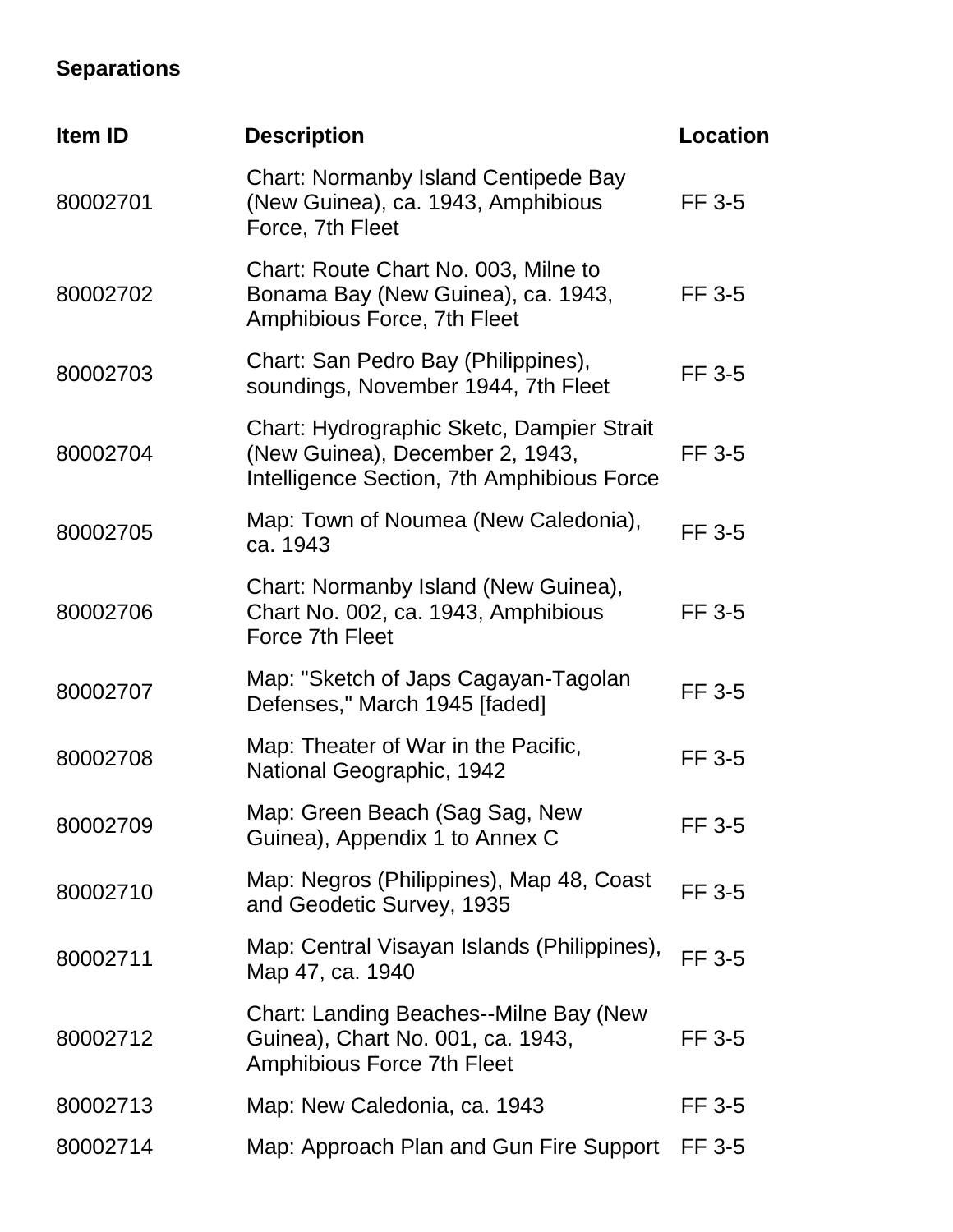|                  |                                                                                                                 | and Target Areas, Michaelmas Operation,<br>Wilwilan area (New Guinea), ca. 1943                                          |                 |
|------------------|-----------------------------------------------------------------------------------------------------------------|--------------------------------------------------------------------------------------------------------------------------|-----------------|
| 80002715         |                                                                                                                 | Map: Beaches Red, White and Blue,<br>Wilwilan area (New Guinea), ca. 1943,<br>Intelligence Section, 7th Amphibious Force | FF 3-5          |
| 80002716         |                                                                                                                 | Map: Defenses, C-Gloucester Area (New<br>Guinea), Intelligence Section, 7th<br>Amphibious Force, December 4, 1943        | FF 3-5          |
| 80002717         |                                                                                                                 | Map: Operation Map, Tagolan area<br>(Philippines), prepared by C.T. Aleman,<br>110th Infantry, April 25, 1945            | <b>FF 3-5</b>   |
| 80002718         | Force, 7th Fleet                                                                                                | Chart: Normanby Island, Bunama Bay and<br>area, Chart No. 004, ca. 1943, Amphibious                                      | FF 3-5          |
| 80002719         | Map: Beach Green, Cape Gloucester area<br>(New Guinea), ca. 1943, Intelligence<br>Section, 7th Amphibious Force |                                                                                                                          | FF 3-5          |
| 80002720         |                                                                                                                 | Map: Operation Map Approach and<br>Gunfire Support Area Plan, Cape<br>Gloucester (New Guinea), ca. 1943                  | FF 3-5          |
| <b>ID Number</b> | Call<br><b>Number</b>                                                                                           | <b>Description</b>                                                                                                       | Location        |
| 800027047        | 00715                                                                                                           | <b>Model: Landing Craft</b><br>Support LCS-10 gunboat on<br>stand in display case                                        | <b>ARCHIVES</b> |
| 800027048        | 00716                                                                                                           | <b>Model: Landing Craft</b><br>Infantry LCI-338 amphibious<br>assault vessel on stand in<br>display case                 | <b>ARCHIVES</b> |
| 800027049        | 00717                                                                                                           | Hat: "Retired US Navy" with<br>4 pins                                                                                    | <b>ARCHIVES</b> |
| 800027050        | 00718                                                                                                           | Wallet, hand painted                                                                                                     | <b>ARCHIVES</b> |
| 800027051        | 00719                                                                                                           | Epaulette: rank of<br>Lieutenant, U.S. Navy                                                                              | <b>ARCHIVES</b> |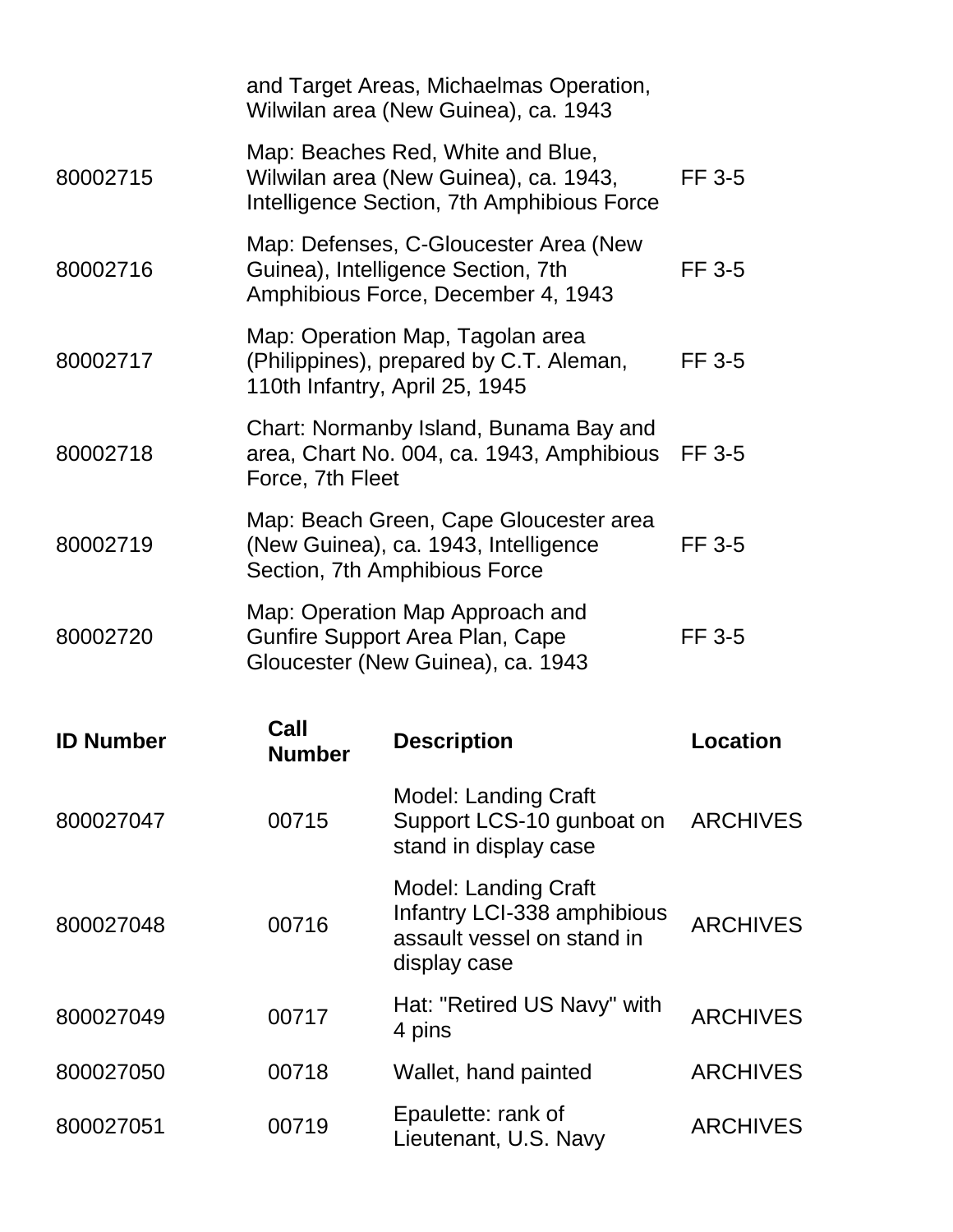| 800027052 | 00720 | Patch: 108th Division, 120th<br>Infantry, hand painted              | <b>ARCHIVES</b> |
|-----------|-------|---------------------------------------------------------------------|-----------------|
| 800027053 | 00721 | Small star pins, silver                                             | <b>ARCHIVES</b> |
| 800027054 | 00722 | Large star pins, silver                                             | <b>ARCHIVES</b> |
| 800027055 | 00723 | World War II Victory Medal                                          | <b>ARCHIVES</b> |
| 800027056 | 00724 | Asiatic-Pacific Campaign<br>Medal                                   | <b>ARCHIVES</b> |
| 800027057 | 00725 | <b>Philippine Liberation Medal</b><br>(Republic of the Philippines) | <b>ARCHIVES</b> |
| 800027058 | 00726 | Legion of Merit with bronze<br>valor device                         | <b>ARCHIVES</b> |
| 800027059 | 00277 | Legion of Merit, miniature,<br>with bronze valor device             | <b>ARCHIVES</b> |
| 800027060 | 00278 | Legion of Merit ribbon with<br>small valor device                   | <b>ARCHIVES</b> |
| 800027061 | 00279 | Legion of Merit ribbon with<br>large valor device                   | <b>ARCHIVES</b> |
| 800027062 |       | <b>Legion of Merit</b><br>ribbon with<br>large valor device         | <b>ARCHIVES</b> |
| 800027063 | 00780 | World War II Victory ribbon                                         | <b>ARCHIVES</b> |
| 800027064 |       | World War II Victory ribbon                                         | <b>ARCHIVES</b> |
| 800027065 |       | World War II Victory ribbon                                         | <b>ARCHIVES</b> |
| 800027066 | 00781 | Asiatic-Pacific Campaign<br>Medal                                   | <b>ARCHIVES</b> |
| 800027067 | 00782 | Asiatic-Pacific Campaign<br>Medal with 2 star devices               | <b>ARCHIVES</b> |
| 800027068 | 00783 | Asiatic-Pacific Campaign<br>Medal with 3 star devices               | <b>ARCHIVES</b> |
| 800027069 | 00784 | Philippine Liberation ribbon                                        | <b>ARCHIVES</b> |
| 800027070 | 00785 | Philippine Liberation ribbon                                        | <b>ARCHIVES</b> |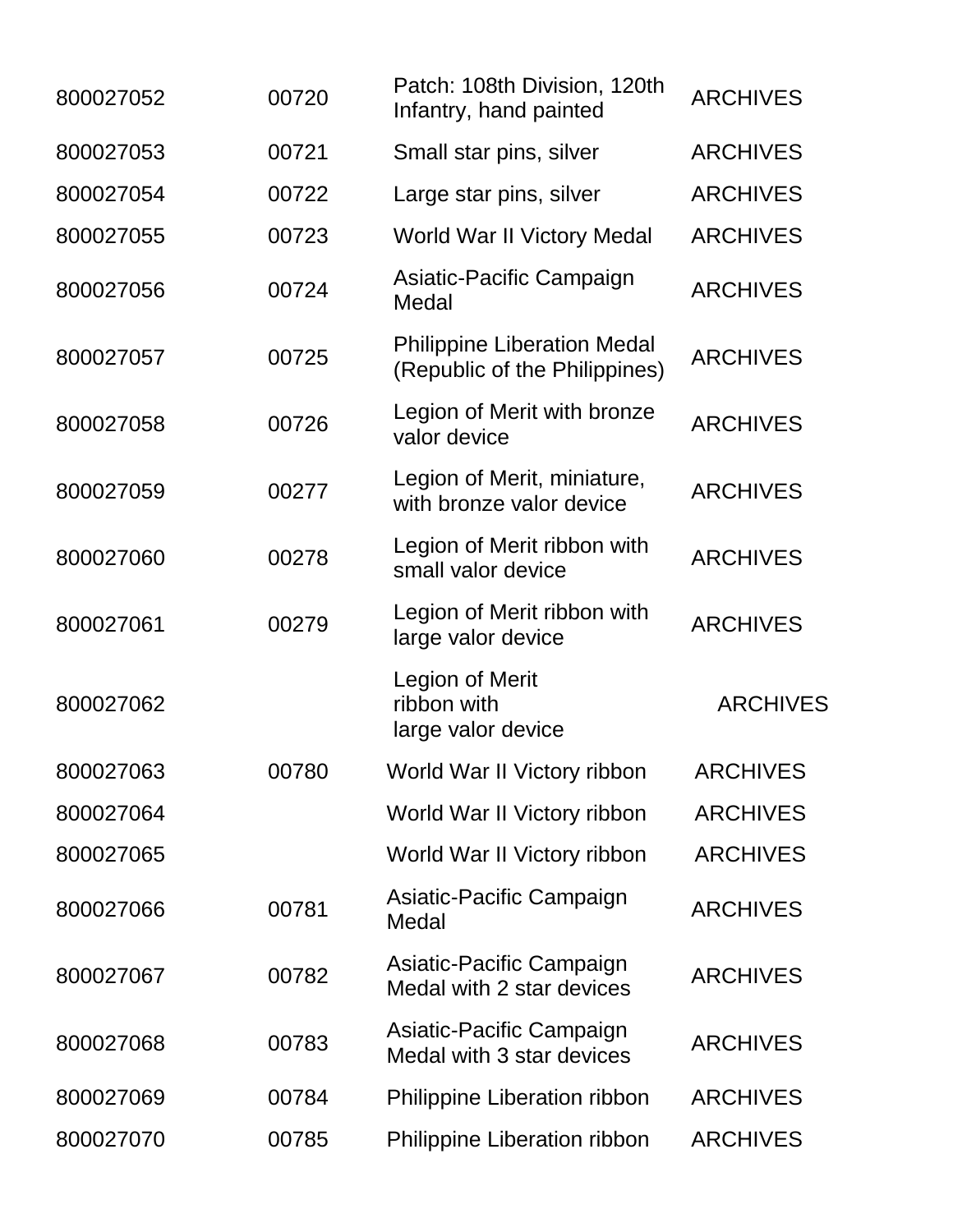|           |       | with star device                                        |                 |
|-----------|-------|---------------------------------------------------------|-----------------|
| 800027071 |       | <b>Philippine Liberation ribbon</b><br>with star device | <b>ARCHIVES</b> |
| 800027072 | 00786 | American Campaign ribbon                                | <b>ARCHIVES</b> |
| 800027073 |       | American Campaign ribbon with<br>star device            | <b>ARCHIVES</b> |
| 800027074 | 00787 | <b>Presidential Unit Citation, Navy</b>                 | <b>ARCHIVES</b> |
| 800027075 | 00788 | <b>Combat Action ribbon</b>                             | <b>ARCHIVES</b> |
| 800027076 | 00789 | Bronze star medal devices                               | <b>ARCHIVES</b> |
| 800027077 | 00790 | Gold eagle pin                                          | <b>ARCHIVES</b> |
| 800027078 | 00791 | Surface Warfare Officer breast<br>insignia badge        | <b>ARCHIVES</b> |
| 800027079 |       | <b>Surface Warfare Officer breast</b><br>insignia badge | <b>ARCHIVES</b> |
| 800027080 | 00792 | Command at Sea breast insignia<br>badge                 | <b>ARCHIVES</b> |
| 800027081 | 00793 | Empty ribbon rows                                       | <b>ARCHIVES</b> |
|           |       |                                                         |                 |

### **Key Subjects**

This collection is indexed under the following headings in the Library's online catalog. Researchers interested in materials about related topics, persons, or places should search the catalog using these subject headings.

### **Names**

Eldridge, Albert C.

# **Subjects**

Amphibious warfare Guerrilla warfare **Insurgency** Landing craft United States History, Naval--20th century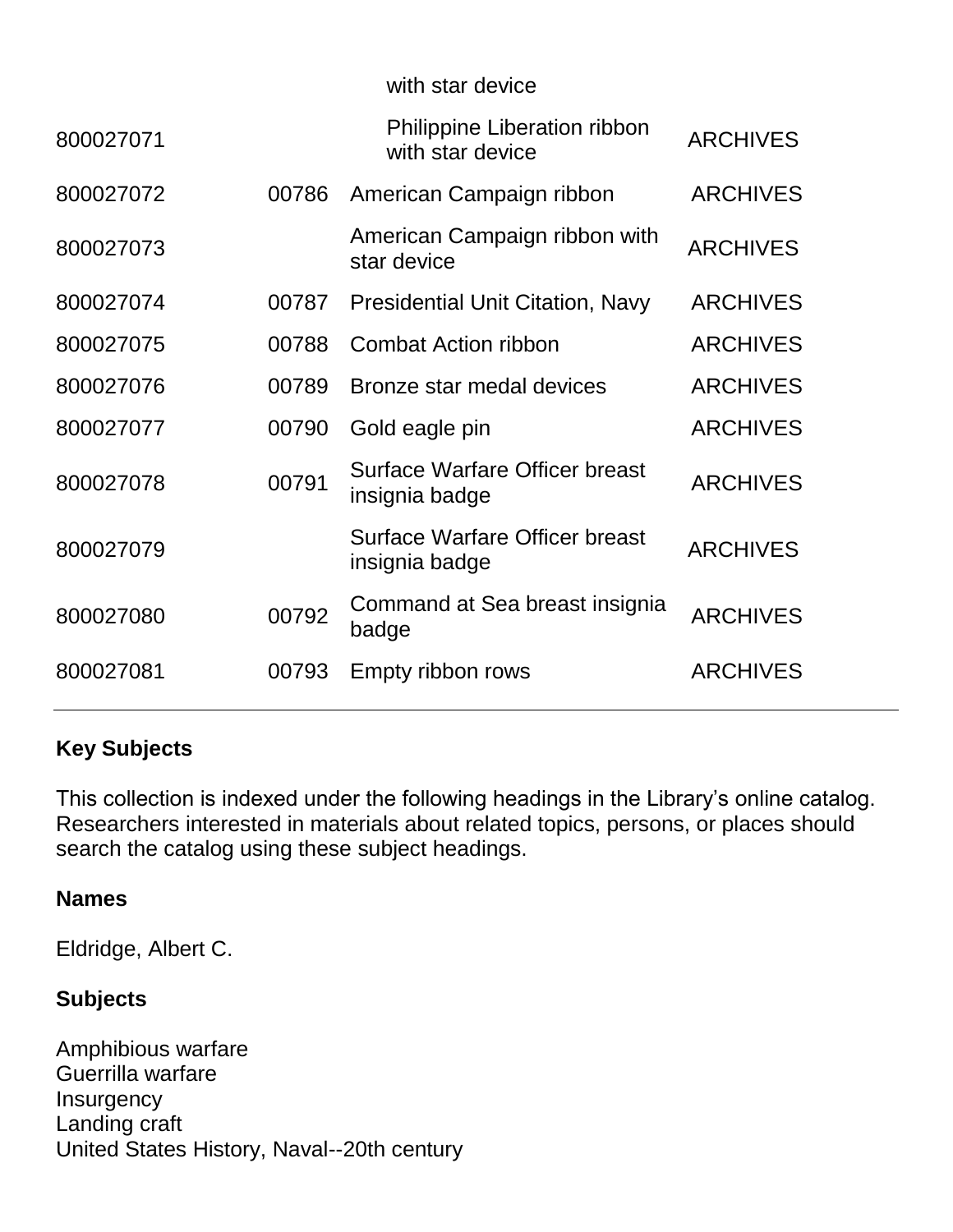# **Container List**

| Box | <b>Folder</b> | Item ID#  | <b>Title</b>                                                                                  | <b>Dates</b>           |
|-----|---------------|-----------|-----------------------------------------------------------------------------------------------|------------------------|
| 1   | 1             |           | <b>Original WW2 Documents</b>                                                                 | 1942-1945, n.d.        |
|     |               | 800027041 | <b>Request from Eldridge to Disbursing</b><br>Office at the Amphibios Training<br><b>Base</b> | December 19,<br>1942   |
|     |               | 800027032 | <b>Official Communication</b>                                                                 | <b>January 23 1943</b> |
|     |               | 800027042 | Radio Tokyo report on an American<br>attack on Lae                                            | September 5,<br>1943   |
|     |               | 800027040 | Report on supply shipment                                                                     | April 7, 1945          |
|     |               | 800027043 | Letter from Rosauro Dongallo to<br>Eldridge about an operation at<br>Talisayan, Mindanao      | April 16, 1945         |
|     |               | 800027031 | <b>Operation Hogan's Goat</b>                                                                 | April 18, 1945         |
|     |               | 800027027 | Report on events                                                                              | March 9-10, n.d.       |
|     |               | 800027044 | Report on operations                                                                          | May 6-7                |
|     |               | 800027029 | Orders CTG 70.4                                                                               | May 18-27, n.d.        |
|     |               | 800027033 | Orders                                                                                        | May 21-May 26,<br>n.d. |
|     |               | 800027021 | Legion of Merit Citation for Albert<br>Coolidge                                               | n.d.                   |
|     |               |           | 800027022 Orders to Alter Operation                                                           | n.d.                   |
|     |               | 800027023 | Report of a Raid on Japanese                                                                  | n.d.                   |
|     |               | 800027024 | Request to signal rescue plane                                                                | n.d.                   |
|     |               | 800027025 | Report of a Raid on Japanese<br>(duplicate)                                                   | n.d.                   |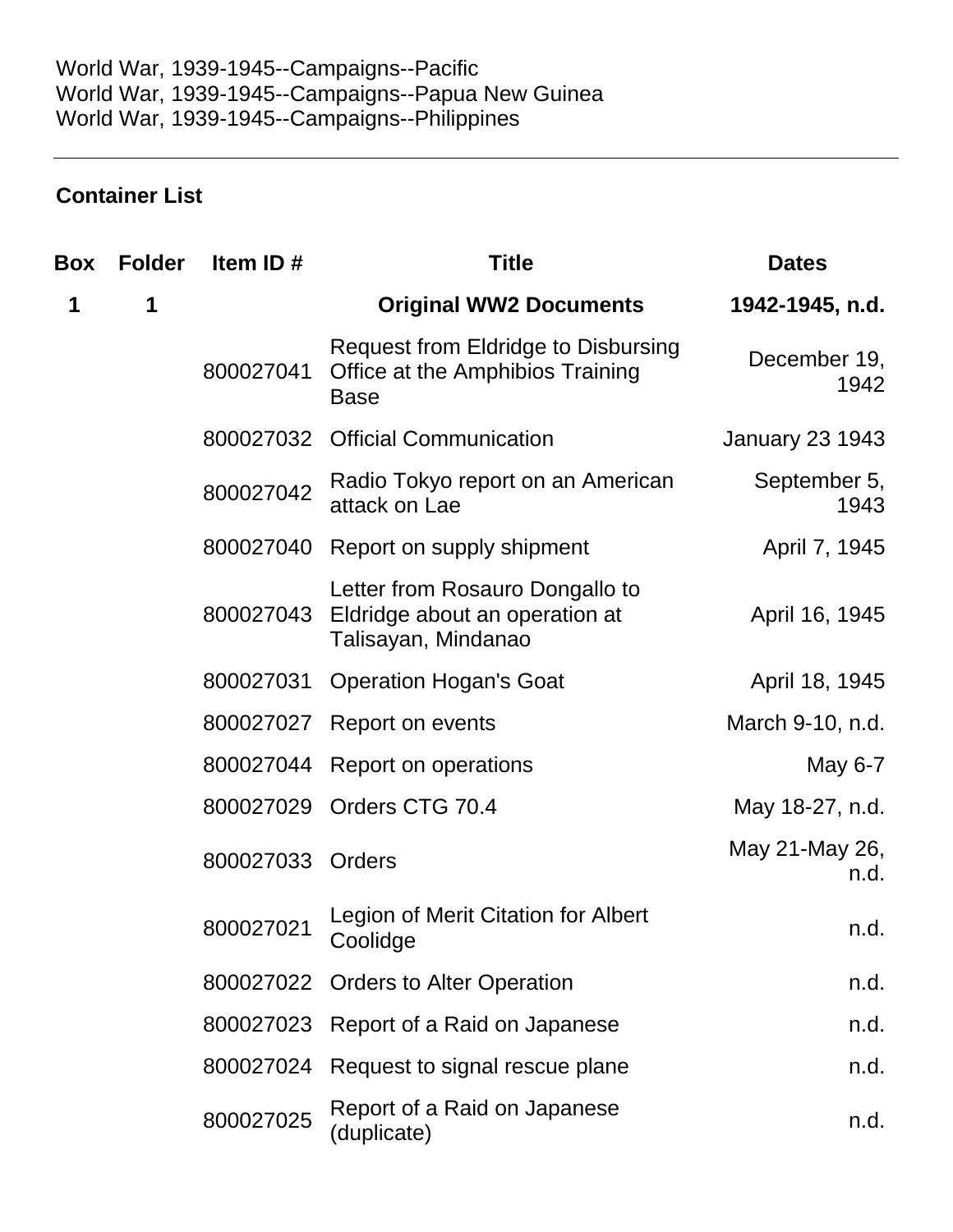| 800027026 | Report of Planes (2 F-4 US) over<br>Dimasalang                           | n.d. |
|-----------|--------------------------------------------------------------------------|------|
| 800027028 | Report on information received from<br>Davao Units                       | n.d. |
| 800027030 | Orders to deliver supplies                                               | n.d. |
| 800027034 | Order                                                                    | n.d. |
| 800027035 | Orders                                                                   | n.d. |
| 800027036 | Corrected orders regarding<br>redistribution of food stores              | n.d. |
| 800027037 | Shortened orders regarding<br>redistribution of food stores              | n.d. |
| 800027038 | Request for a sea plane to pick up<br>injured                            | n.d. |
| 800027039 | Orders to cancel patrols in Macajalar<br>Bay and North coast of Mindonao | n.d. |
| 800027045 | Shore leave Card                                                         | n.d. |
| 800027046 | Communication about location of<br>buoys                                 | n.d. |
|           |                                                                          |      |
|           |                                                                          |      |

| 2 |           | <b>Correspondence</b>                                        | 1989-1990, 2008,<br>n.d. |
|---|-----------|--------------------------------------------------------------|--------------------------|
|   | 800027082 | letter regarding tape from JV<br>Donohue                     | May 8, 1989              |
|   | 800027083 | letter regarding donation to The<br><b>Nimitz Library</b>    | May 12, 1989             |
|   | 800027084 | letter to friends and shipmates                              | July 20, 1989            |
|   |           | 800027085 LCSL #10 Crew Mailing List                         | July 24, 1989            |
|   | 800027086 | letter from JV Donohue                                       | July 24, 1989            |
|   | 800027087 | letter from Jim Donohue regarding<br><b>DR Ellis service</b> | August 22, 1989          |
|   | 800027088 | envelope addresed to Joseph M.                               | August 29, 1989          |
|   |           |                                                              |                          |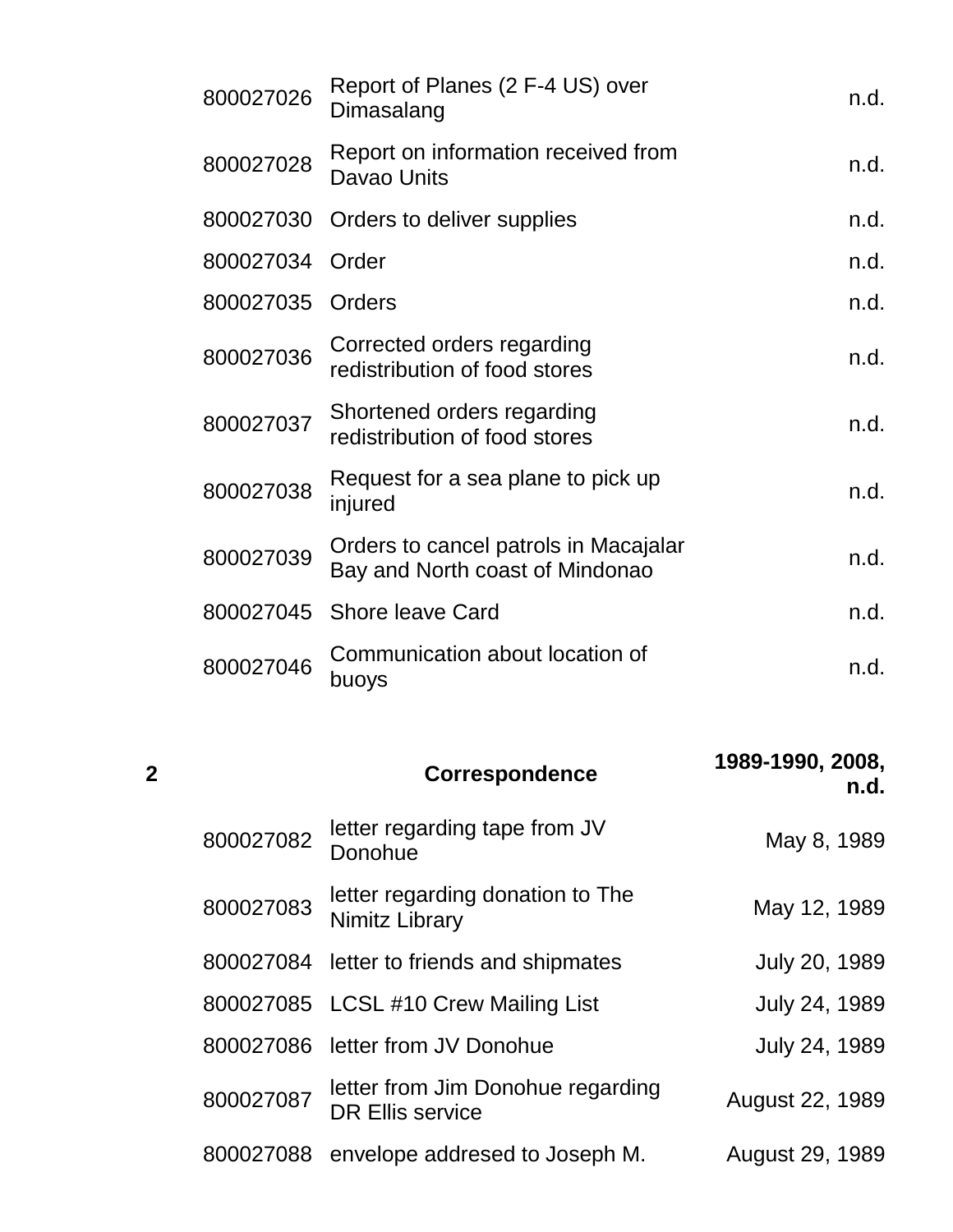### Hearns

|           | 800027089 letter from Ernie Edwards (veteran)                                     | September 1,<br>1989  |
|-----------|-----------------------------------------------------------------------------------|-----------------------|
|           | 800027090 letter from William O. Braxton                                          | September 2,<br>1989  |
| 800027091 | letter from Dale Quigley regarding<br><b>DR Ellis</b>                             | September 9,<br>1989  |
|           | 800027092 Letter from Barbara                                                     | September 21,<br>1989 |
|           | 800027093 letter to Bill Reid                                                     | October 1, 1989       |
|           | 800027094 letter to Ernie                                                         | October 2, 1989       |
|           | 800027095 Christmas letter from Moss Back                                         | December 5,<br>1989   |
| 800027096 | letter regarding LCS Sailor Chicago<br>address                                    | January 17, 1990      |
| 800027097 | List of LCS (L) Sailors with old<br>address in the City of Chicago (2)<br>copies) | February 15,<br>1990  |
|           | 800027098 letter to Jeff regarding WW2 stories                                    | March 24, 1990        |
| 800027099 | Letter from Richard Rhame at<br>National Assocation of USS LCS (L)<br>$1 - 130$   | April 3, 1990         |
| 800027100 | letter to Richard Rhame from Al<br>Eldridge                                       | April 6, 1990         |
| 800027101 | letter from Dale Quigley                                                          | May 5, 1990           |
| 800027102 | letter from Richar Rhame at National<br>Association of USS LCS (L) 1-130          | May 7, 1990           |
| 800027103 | letter from Robert Scates                                                         | May 28, 1990          |
| 800027104 | Letter from "Jeff" at the National<br>Association of USS LCS (L) 1-130            | June 5, 1990          |
| 800027105 | letter from J. Rooney regarding LCS<br><b>WWII story</b>                          | October 18, 1990      |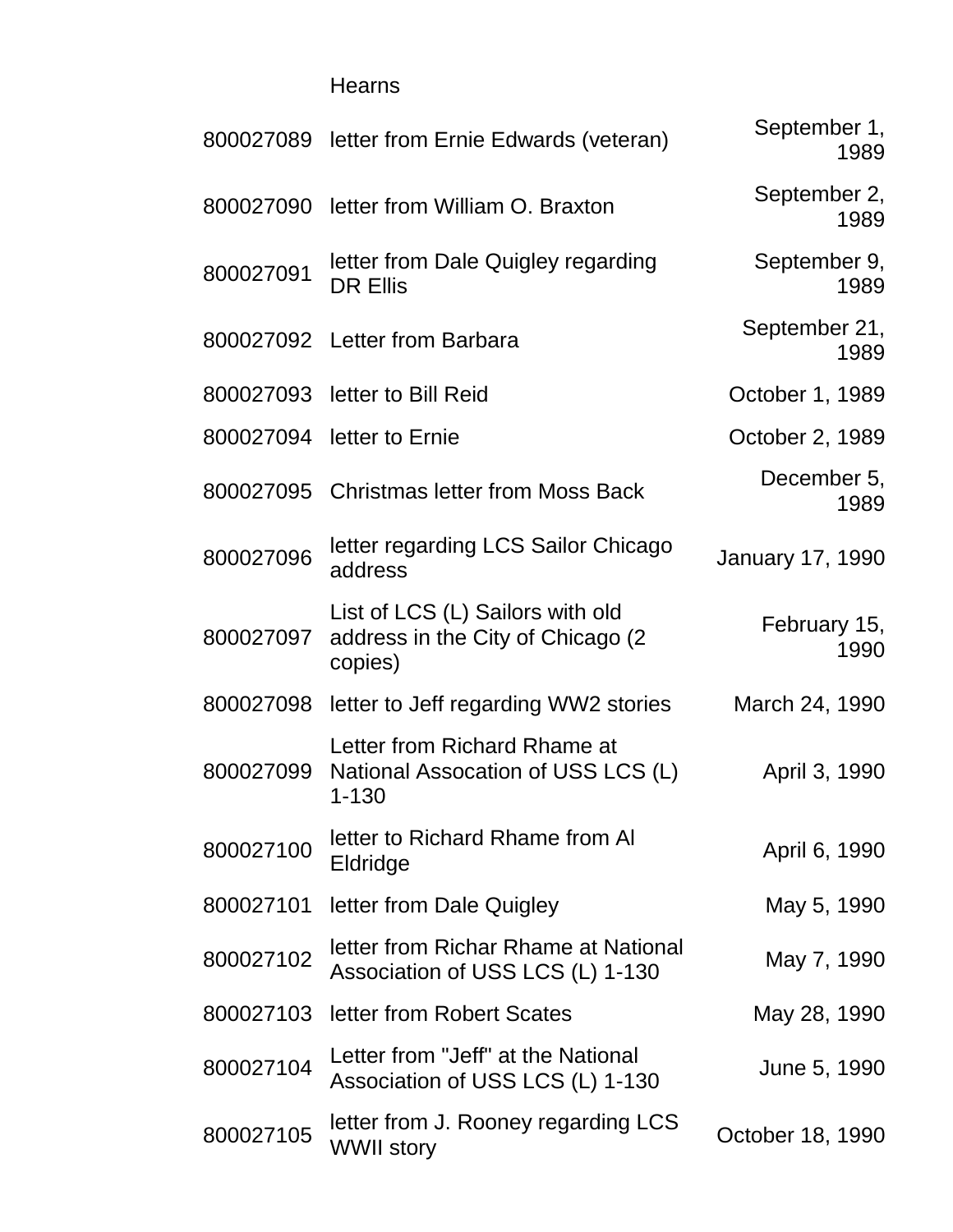|           | 800027106 letter from James V. Donohue                                  | June 6, n.d. |
|-----------|-------------------------------------------------------------------------|--------------|
|           | 800027107 note from J.V. Donohue                                        | n.d.         |
| 800027108 | letter to Bill Reid regarding National<br><b>Association of USS LCS</b> | n.d.         |
|           | 800027109 roster of LCS men                                             | n.d.         |
| 800027110 | envelope addressed to William O.<br><b>Braxton</b>                      | n.d.         |
| 800027111 | Letter from Naval Historica Center<br>regarding donation                | May 8, 2008  |

**<sup>3</sup> Family 1935, 1943, 1945, 1972, n.d.** 800027112 Envelope to Albert C. Elridge from<br>Antarctica **January 30, 1935** <sup>800027113</sup> Newspaper clipping from *The Courier-Mail* September 7, 1943 800027114 Envelope to Mr. Shan Chio to Manila April 16, 1945 800027115 letter regarding property March 23, 1972 800027116 Elaine Eldritch resume n.d. <sup>800027117</sup> Personal Reminiscences of Joshua H. Eldridge n.d. h.d. <sup>800027118</sup> scanned image of campaign poster: Scanned image of campaign poster.<br>Charles W. Eldridge for Mayor n.d.

|  | <b>Miscellaneous Materials</b>              | 1988, 1989,<br>2004, n.d. |
|--|---------------------------------------------|---------------------------|
|  | 800027119 photocopy of article from INSIGHT | 5-Dec-88                  |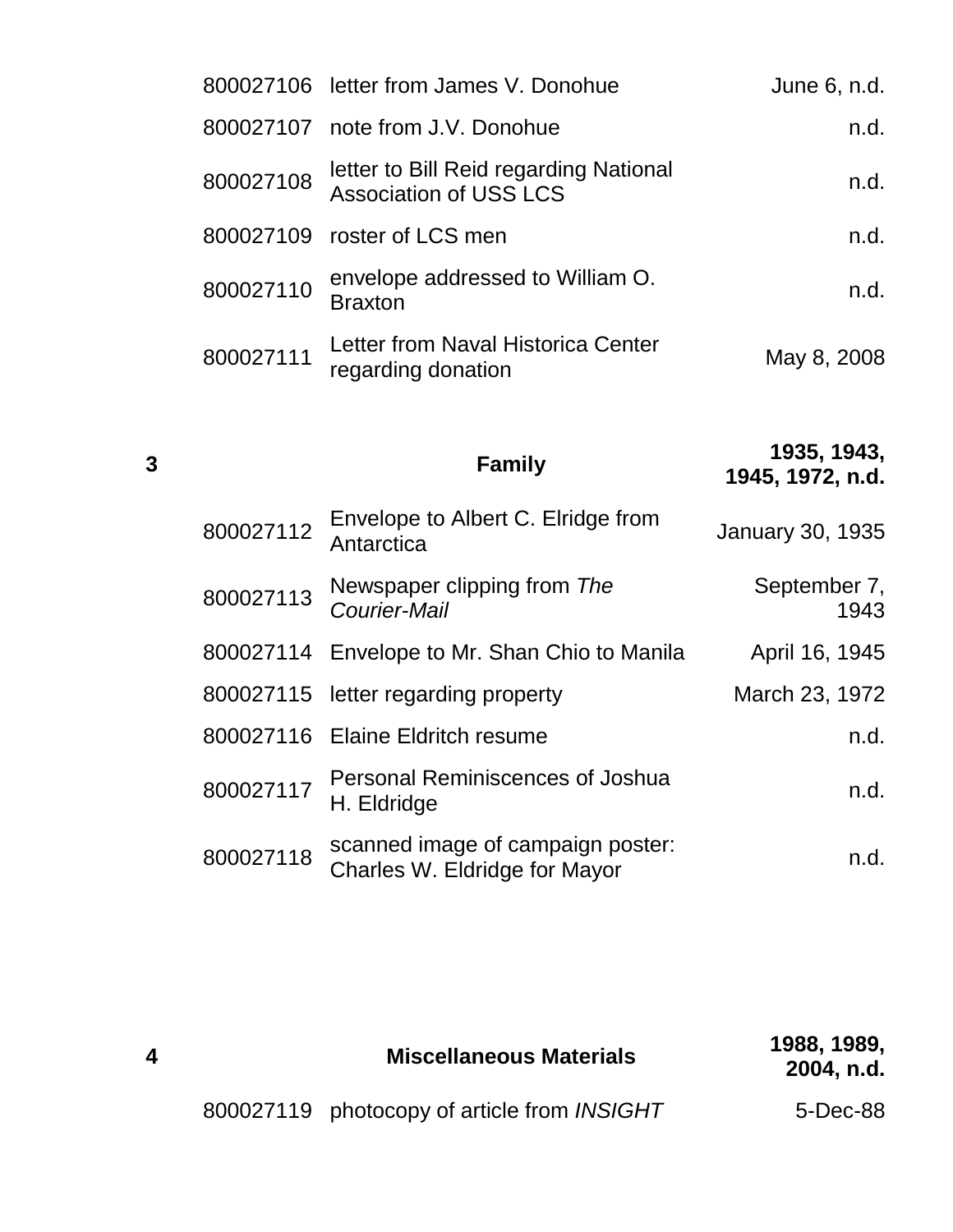| 800027120 | Photocopy from Month by Month<br>Atlas of WWII; Pift, Barry, and<br><b>Frances</b>                                                              | 1989       |
|-----------|-------------------------------------------------------------------------------------------------------------------------------------------------|------------|
| 800027121 | <b>NARA Special Media Archives</b><br>Services form                                                                                             | $2-Mar-04$ |
|           | 800027122 Paul Bond military artist                                                                                                             | n.d.       |
| 800027123 | Generalizations about the Thinking of<br><b>WWII Military Generation</b>                                                                        | n.d.       |
| 800027124 | <b>Veterans History Project: Helping</b><br>Guidelines for Conducting and<br><b>Preserving Interviews and Other</b><br><b>Project Materials</b> | n.d.       |
|           | 800027125 Map of Mindanao Sea                                                                                                                   | n.d.       |
|           | 800027126 Map of Mindanao                                                                                                                       | n.d.       |
|           | 800027127 photocopy from unidentified book                                                                                                      | n.d.       |
| 800027128 | photocopy of John Swinton's speech<br>on independent press                                                                                      | n.d.       |
|           | 800027129 "Anybody Remember:"                                                                                                                   | n.d.       |
|           |                                                                                                                                                 |            |

| 5 |           | <b>Models</b>                                        | 2002, 2005, n.d.        |
|---|-----------|------------------------------------------------------|-------------------------|
|   | 800027130 | <b>Invoice for Motion Performance</b><br>Parts, INC. | <b>Janurary 9, 2002</b> |
|   | 800027131 | Plans and Photographic Sources for<br>Shipmodelers   | April 16, 2005          |
|   | 800027132 | How to Contact the Naval Historical<br>Center        | April 18, 2005          |
|   |           | 800027133 contact names                              | n.d.                    |
|   |           | 800027134 John's Hobbies                             | n.d.                    |
|   |           |                                                      |                         |

| <b>National Association of USS</b> |                 |
|------------------------------------|-----------------|
| <b>LCS(L) 1-130</b>                | 1987-1990, n.d. |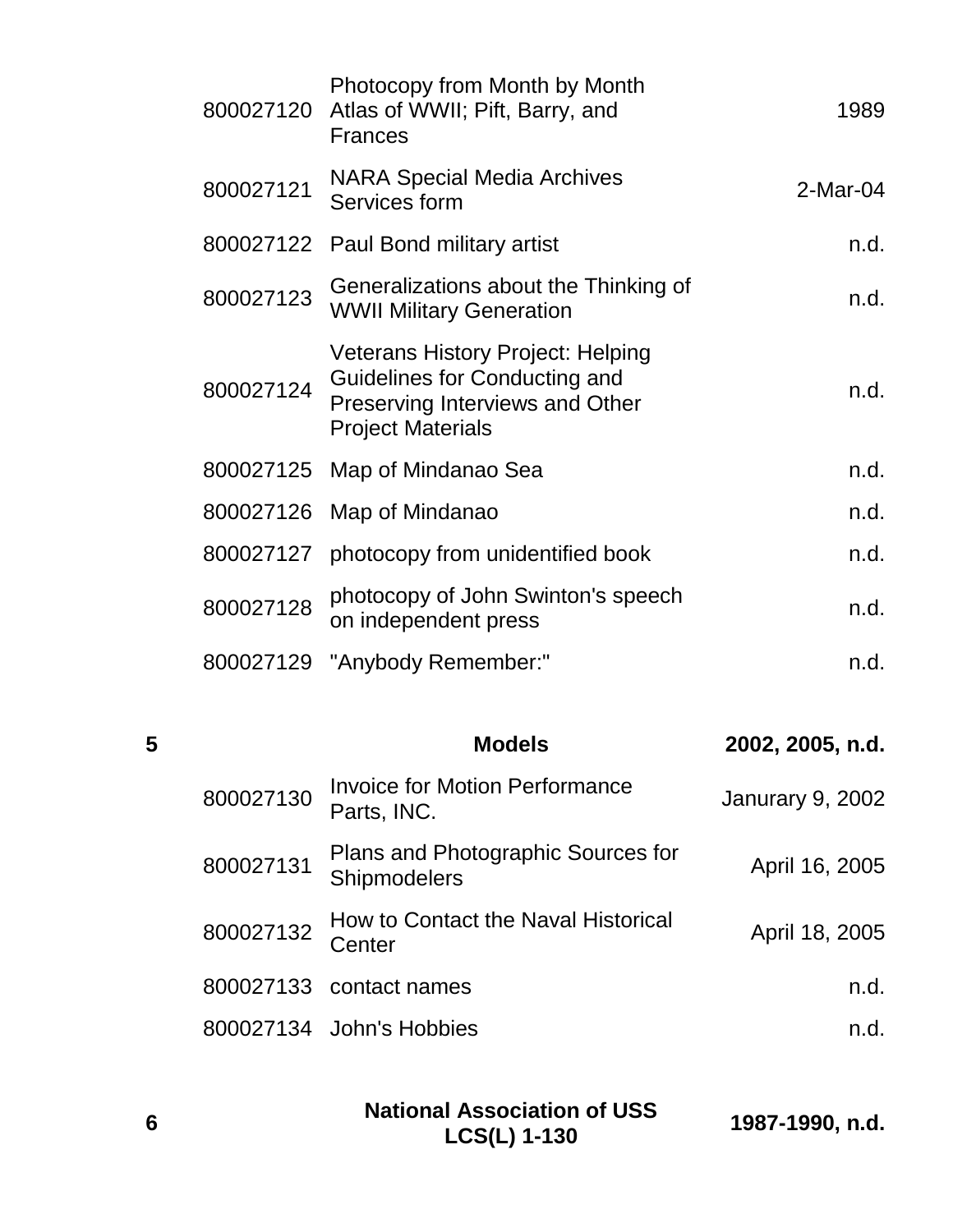|           | 800027135 Official Newsletter Vol. 1 No. 1                                                                                 | 1987                         |
|-----------|----------------------------------------------------------------------------------------------------------------------------|------------------------------|
| 800027136 | letter from Ronald Reagan to<br>veterans                                                                                   | 31-Jul-87                    |
| 800027137 | <b>Official Newsletter Vol. II No.1</b>                                                                                    | <b>Fall 1988</b>             |
| 800027138 | Official Newsletter Vol. 1 No. 2                                                                                           | Jan-88                       |
| 800027139 | Official Newsletter Vol. 1 No. 3                                                                                           | 1988                         |
| 800027140 | Official Newsletter Vol. 1 No. 4                                                                                           | 1988                         |
| 800027141 | Letter regarding dues paid                                                                                                 | $1-Dec-88$                   |
| 800027142 | Letter regarding back issues of<br>newsletters                                                                             | 30-Jan-89                    |
| 800027143 | Letter regarding membership-<br><b>Acceptant Notification</b>                                                              | 25-May-89                    |
| 800027144 | San Diego Reunion News                                                                                                     | 1989                         |
| 800027145 | <b>Reunion Committee newsletter</b><br>Questions and Answers 3rd Annual<br>Association Reunion San Diego, CA<br>(2 copies) | 1989                         |
| 800027146 | <b>Reunion Committee newsletter</b><br>reunion news                                                                        | 1989                         |
| 800027147 | Reunion Committee newsletter, Last<br><b>Note</b>                                                                          | 1989                         |
| 800027148 | Official Newsletter Vol II No. 2                                                                                           | Winter 1989                  |
| 800027149 | Official Newsletter Vol. II No. 3                                                                                          | <b>Spring-Summer</b><br>1989 |
| 800027150 | Official Newsletter Vol. 2 No. 4                                                                                           | Fall-Winter 1989             |
| 800027151 | <b>Reunion Committee newsletter</b>                                                                                        | 1990                         |
| 800027152 | <b>Reunion Committee newsletter</b>                                                                                        | 1990                         |
| 800027153 | <b>Reunion Committee newsletter</b>                                                                                        | 1990                         |
| 800027154 | Welcome letter                                                                                                             | n.d.                         |
| 800027155 | Membership application forms (3)                                                                                           | n.d.                         |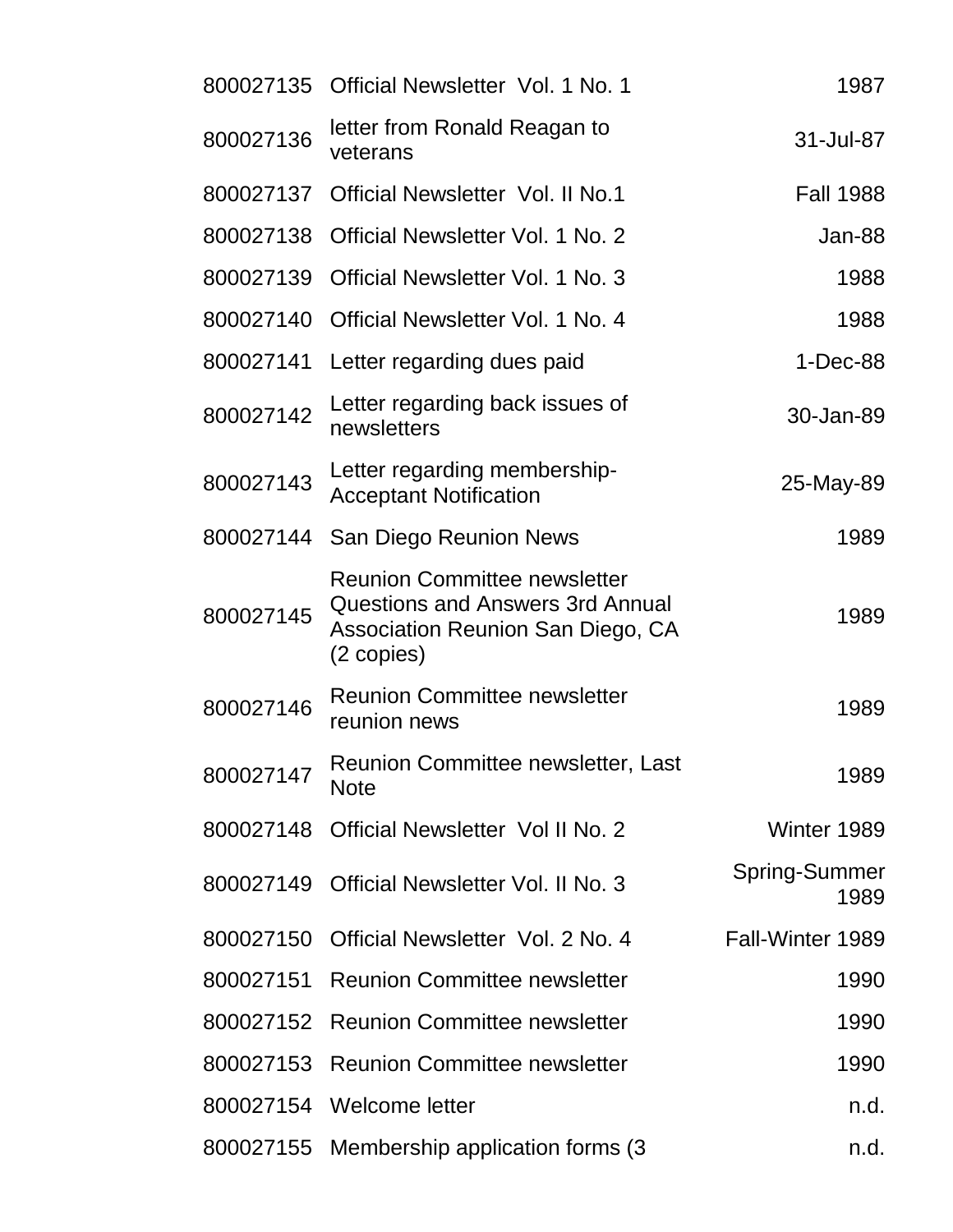|   |           | copies)                                                                                                             |                      |
|---|-----------|---------------------------------------------------------------------------------------------------------------------|----------------------|
|   |           | 800027156 Business card- Henry "Jeff" Jeffers                                                                       | n.d.                 |
|   |           | <b>Newspaper articles (Photocopies)</b>                                                                             | 1945, n.d.           |
|   | 800027157 | Somerville Man Runs Guerrilla-<br><b>Supply Unit</b>                                                                | June 2, 1945         |
|   | 800027158 | Lieut. Eldridge's Unit Keeps Filipino<br><b>Guerrillas Supplied/Son of Somerville</b><br>Ex-Mayor in Pacific/images | 4-Jun-45             |
|   | 800027159 | Servicemen's Corner/Somerville<br><b>Journal and Somerville Press</b>                                               | n.d.                 |
|   | 800027160 | <b>Servicemen's Corner</b>                                                                                          | n.d.                 |
| 8 |           | <b>Online Research</b>                                                                                              | 2003-2008            |
|   | 800027161 | NavSource Online: Amphibious<br>Photo Archive Task Group 70.4                                                       | October 13, 2003     |
|   | 800027162 | NavSource Online: Amphibious<br>Photo Archive LCI(L)-338/LCI(R)-338                                                 | December 24,<br>2003 |
|   | 800027163 | NavSource Online: Amphibious<br>Photo Archive LCI(L)-363                                                            | December 24,<br>2003 |
|   |           | 800027164 Legion of Merit                                                                                           | February 24,<br>2005 |
|   | 800027165 | NavSource Online: Amphibious<br>Photo Archive LCS(L)(3)                                                             | October 11, 2005     |
|   | 800027166 | Heroes of the Pacific                                                                                               | May 21, 2006         |
|   | 800027167 | NavSource Online: Amphibious<br>Photo Archive LCS (L)(3)-10/LSSL-<br>10 (2 copies)                                  | January 20, 2008     |
|   | 800027168 | NavSource Online: Amphibious<br>Photo Archives LCI (L)-337/LCI (R)-<br>337 (2 copies)                               | January 20, 2008     |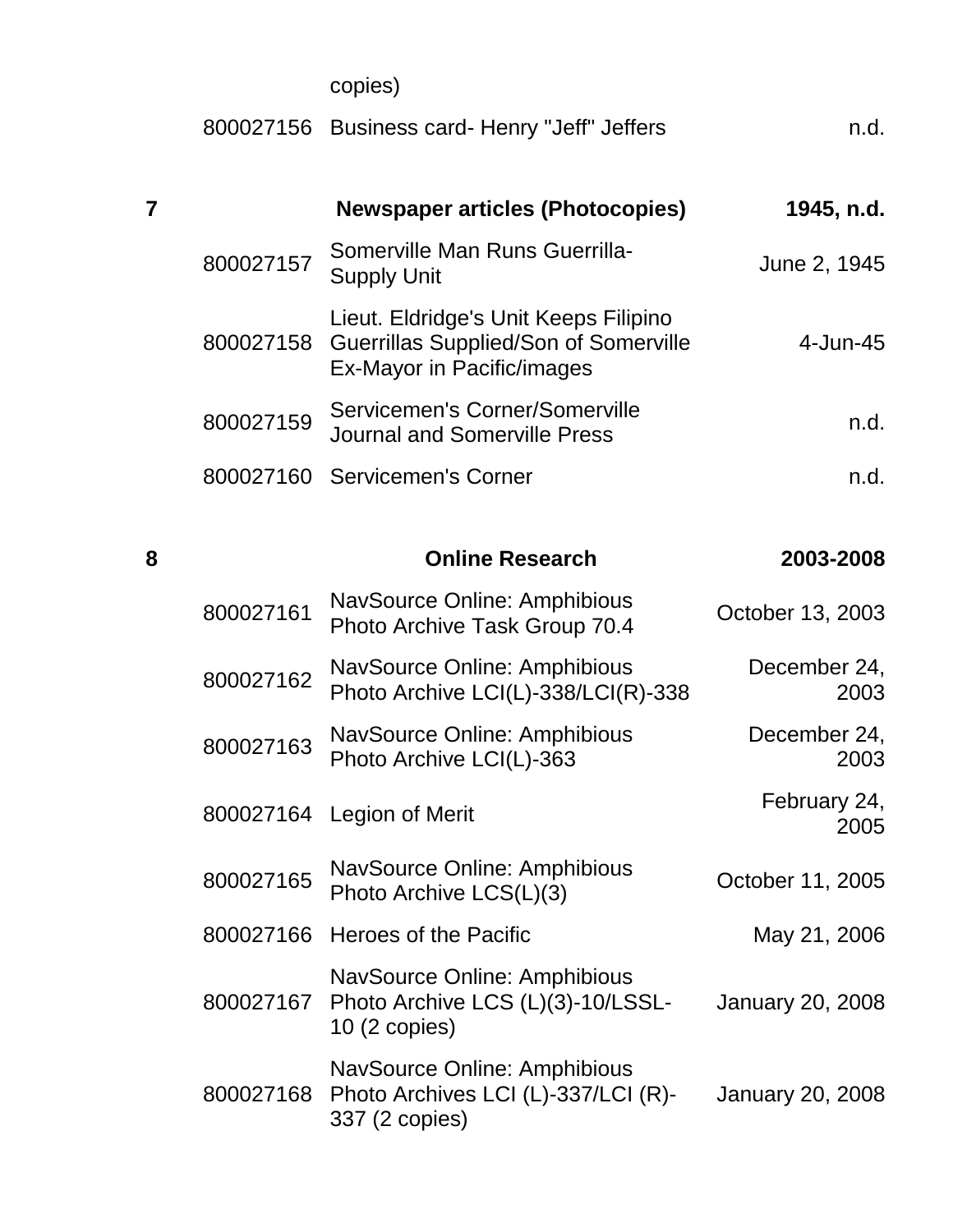|    | 800027169 | NavSoure Online: Amphibious Photo<br>Archive LCI(L)-338/LCI(R)-338                                           | <b>January 20, 2008</b> |
|----|-----------|--------------------------------------------------------------------------------------------------------------|-------------------------|
|    | 800027170 | NavSource Online: Amphibious<br>Photo Archive LCI(L)-339                                                     | <b>January 20, 2008</b> |
| 9  |           | <b>Personal narratives</b>                                                                                   | 1986, 2004, n.d.        |
|    | 800027171 | <b>Partial List of Guerrilla Contact</b><br>Points, Supply Runs and Japanese<br>Position Attacks (2 copies)- | 10-Nov-86               |
|    | 800027172 | <b>Navy Experiences</b>                                                                                      | 25-May-04               |
|    | 800027173 | AirborneWorld War II Odyssey by<br>Carl D. Dalke                                                             | 18-Mar                  |
|    | 800027174 | LCS Fueling Incident, First Rough<br><b>Draft</b>                                                            | n.d.                    |
|    | 800027175 | JHE Commands at Sea (6 copies)                                                                               | n.d.                    |
|    | 800027176 | handwritten notes with names and<br>chronology                                                               | n.d.                    |
| 10 | 800027177 | Photocopies from American PT<br>Boats of WWII by Victor Chun                                                 | published in 1997       |
| 11 | 800027178 | Photocopies from unidentified book<br>about PT boats                                                         | n.d.                    |
| 12 |           | <b>Scanned/Photocopy Images</b>                                                                              | n.d.                    |
|    |           | 800027179 Ribbons and medal                                                                                  | n.d.                    |
|    | 800027180 | ribbons                                                                                                      | n.d.                    |
|    | 800027181 | Eldridge receiving the Legion of Merit<br>from Thomas C. Kincaid,<br><b>Commander 7th Fleet</b>              | n.d.                    |
|    |           | 800027182 Landing Craft (2 copies)                                                                           | n.d.                    |